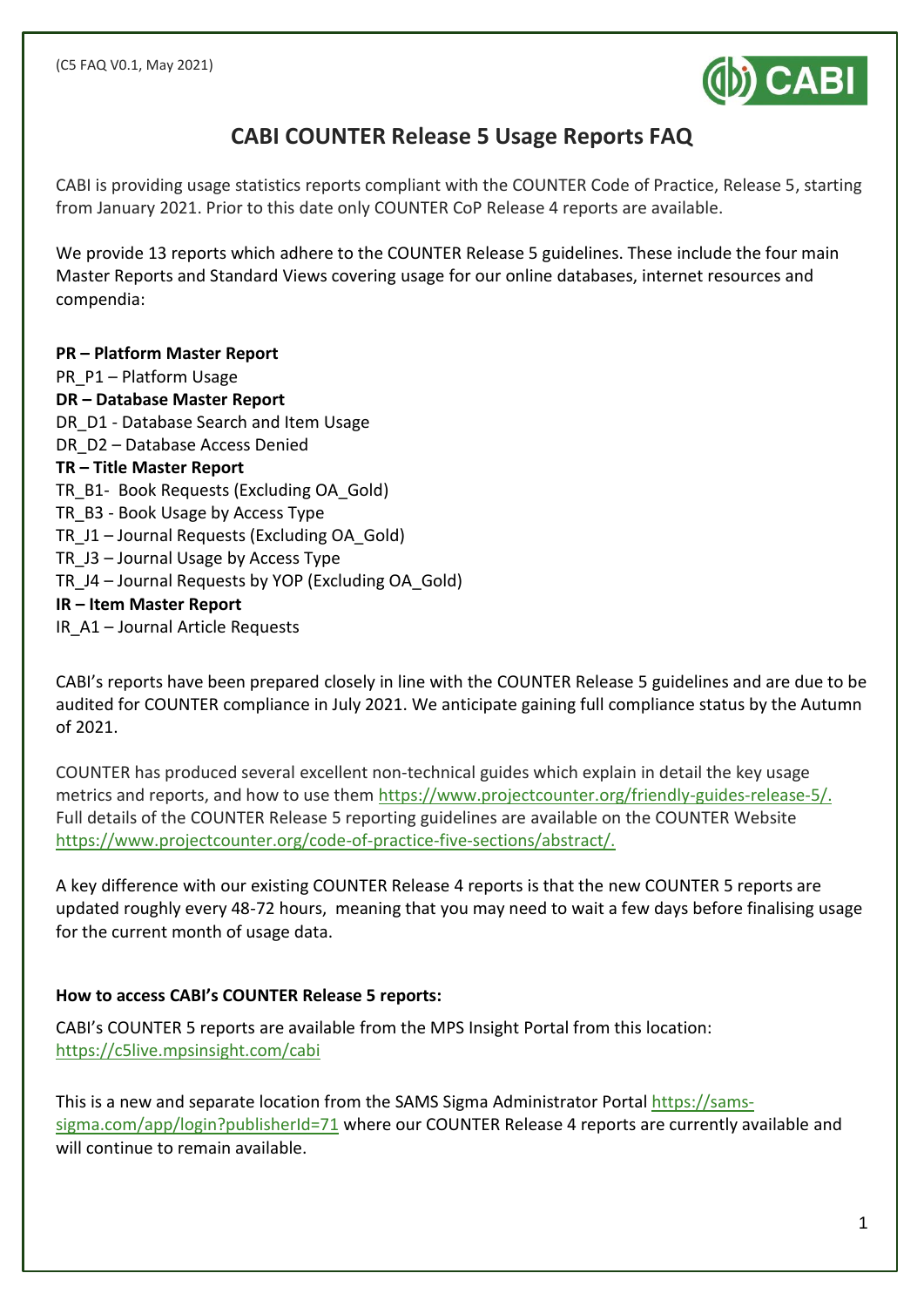

CABI's COUNTER 4 and COUNTER 5 reports will continue to remain available from these two separate locations for the foreseeable future.

If as of April 2021 you already had a SAMS Sigma Institutional Administrator Account for CABI's COUNTER 4 reports, please use the same email address to access your COUNTER 5 reports on the new MPS Insight Portal. CABI has enabled all Administrator Licenses set up prior to the end of April 2021 for access to COUNTER 5 reports on the new Insight Portal. However, for security reasons we are not able to migrate your SAMS Sigma Administrator password and you will need to set this directly. Please email [support@cabi.org](mailto:support@cabi.org) to request a single use password for this purpose. You will then be able to log into the MPS Insight Portal to update your account and set permanent credentials for ongoing access to your COUNTER 5 usage statistics reports.

| <b>Validate User</b><br>Email<br>Current Password *<br>ashbycats4@gmail.com<br>昌田<br>Confirm New Password *<br>New Password *<br>$\bigcirc$<br>Security Question *<br>Your Answer * | <b>D</b> CABI | <b>First Name</b> | Validate | 喝 | Last Name | User |  |  |
|-------------------------------------------------------------------------------------------------------------------------------------------------------------------------------------|---------------|-------------------|----------|---|-----------|------|--|--|
|                                                                                                                                                                                     |               |                   |          |   |           |      |  |  |
|                                                                                                                                                                                     |               |                   |          |   |           |      |  |  |
|                                                                                                                                                                                     |               |                   |          |   |           |      |  |  |
| <b>E</b> Update                                                                                                                                                                     |               |                   |          |   |           |      |  |  |

If you have any questions about setting up your Institutional Administrator Account for our COUNTER 5 reports please contact [support@cabi.org](mailto:support@cabi.org)

Similarly, if you are a new customer without any type of pre-existing Administrator License please contact [support@cabi.org](mailto:support@cabi.org) to request set up.

#### **The MPS Library Portal Interface:**

The MPS Library Portal enables you to view and download CABI's COUNTER 5 usage reports. The new reports are available to view and download in Excel, TSV or CSV formats. The reports are updated roughly every 48-72 hours so you may need to wait a few days before finalising usage for the current month of usage data.

The Welcome screen will show the Account name(s) and Account number(s) linked to your Administrator License. There may be more than one account linked to your Administrator License.

To select an account for which you wish to view reports click on the Usage Reports link in the left navigation bar. This will display all accounts associated with our Administrator License and enable you to select it from the drop-down section at the top of the screen.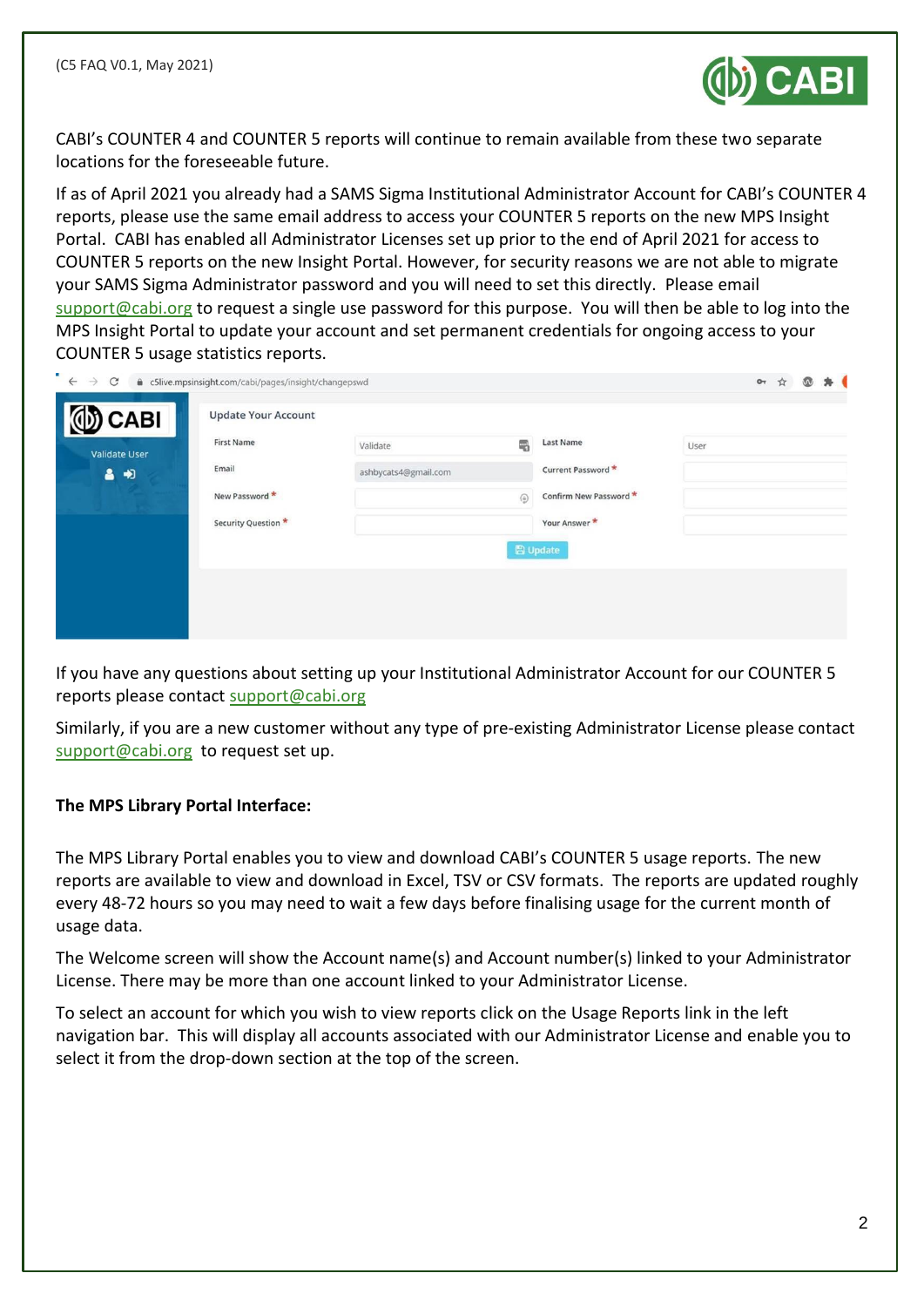| (C5 FAQ V0.1, May 2021)        |                              |                          |                         |              |                         | <b>OD</b> CABI      |                          |
|--------------------------------|------------------------------|--------------------------|-------------------------|--------------|-------------------------|---------------------|--------------------------|
|                                | Select an Account Name:      |                          |                         |              |                         |                     |                          |
| <b>Validate User</b><br>Δ<br>中 | catestcompendia - 1000752803 |                          |                         |              |                         |                     |                          |
| <b>&amp;</b> Home              | <b>ACCOUNT NAME</b>          |                          |                         |              | <b>ACCOUNT CODE</b>     | <b>ACCOUNT TYPE</b> |                          |
| Usage Reports                  | catestcompendia - 1000752803 |                          |                         | 1000752803   |                         | Institution         |                          |
| Manage Accounts                | <b>COUNTER5 Reports</b>      | <b>COUNTER4 Reports</b>  | <b>COUNTER4 Dynamic</b> |              | <b>Parent and Child</b> |                     |                          |
| <b>O</b> Support               | Select Report: *             | TR - Title Master Report |                         |              |                         |                     | $\blacktriangledown$     |
|                                | Date:                        | 国<br>01-2021             | 03/2021                 |              | YOP O                   | Select a value      | $\overline{\phantom{a}}$ |
|                                | Metric Type <sup>o</sup>     | Total_Item_Requests      |                         | $\mathbf{v}$ | Data Type <sup>o</sup>  | Journal             | ▼                        |
|                                |                              |                          |                         |              |                         | Select a value      |                          |

The Usage Reports selection option defaults automatically to COUNTER 5 reports. COUNTER 4 reports are not enabled from this portal, please do not click on these tabs (as explained in the previous section, CABI's COUNTER 4 reports will continue to remain available separately from the SAMS Sigma portal.)

You need to select the report you wish to view and also select a Begin Date and End Date, then click on the format option you wish to use; the new reports are available in Excel, TSV or CSV formats.

For Master reports you may also select options for the new Attributes introduced by COUNTER Release 5, to create customised breakdowns and summaries of usage.

Once again, you will not be able to access your COUNTER Release 4 from the MPS Portal, you will need to continue to obtain these from the separate SAMS Sigma Portal, as indicated earlier.

If you are a new customer please contact [support@cabi.org](mailto:support@cabi.org) for further information.

#### **Accessing your COUNTER5 reports via SUSHI:**

Your MPS Insight Administrator Account enables you to generate JSON reports formatted in accordance with the COUNTER SUSHI API Specification.

The information required to access this functionality may be found by clicking on the User Icon in your personal Administrator Account, as illustrated below. When you click on the User icon, the User Profile page will open up showing the SUSHI API Key for your personal Administrator profile enabling you to access the JSON reports for institutions you are administering.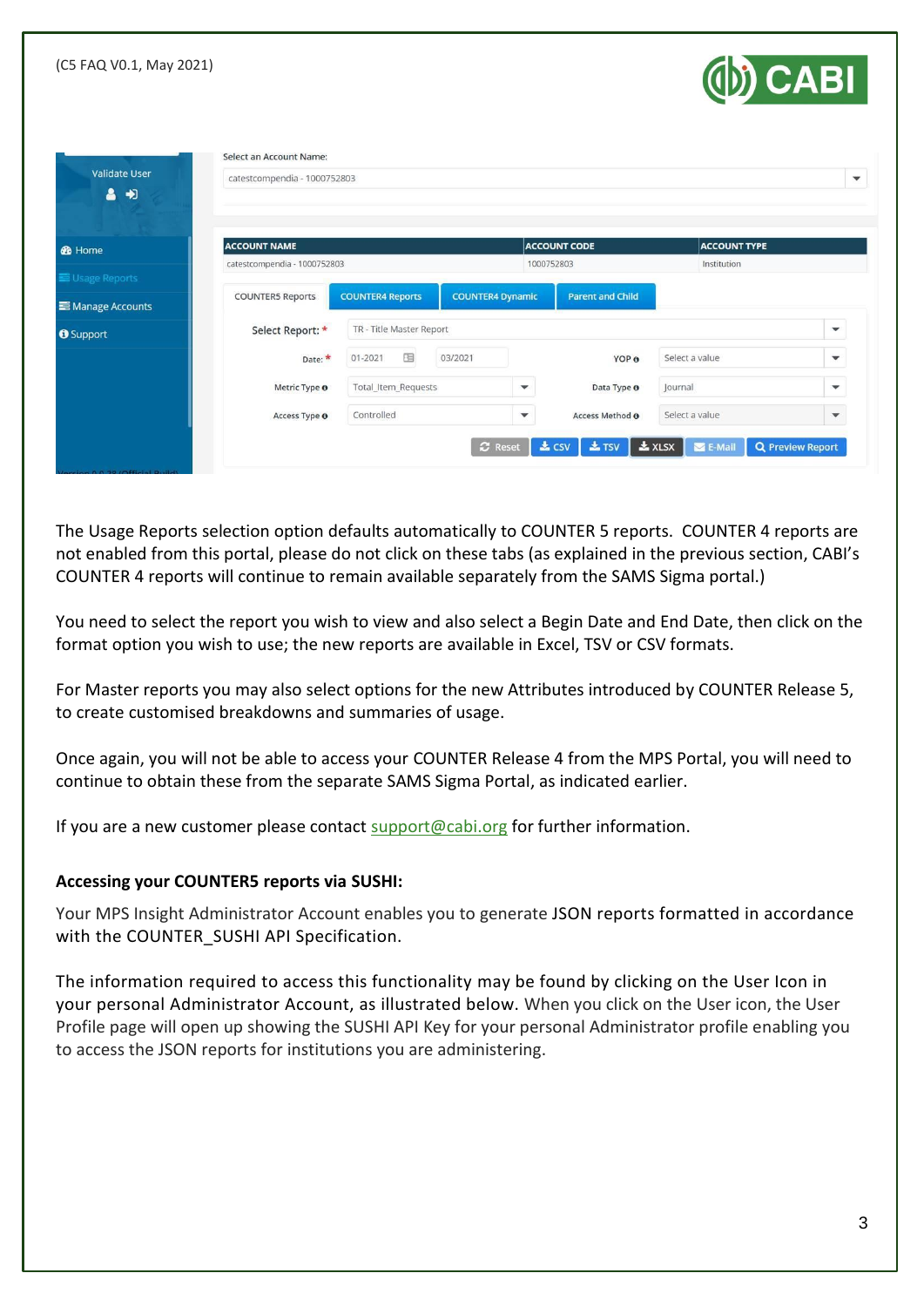

| <b>CABI</b><br><b>Validate User</b> | <b>&amp; User Profile</b> |                                        |
|-------------------------------------|---------------------------|----------------------------------------|
| $\bigstar$<br>╼                     | <b>First Name</b>         | Validate                               |
|                                     | <b>Last Name</b>          | User                                   |
| <b>B</b> Home                       | Email ID                  | ashbycats4@gmail.com                   |
| Usage Reports                       | <b>User Type</b>          | LibraryClients                         |
| Manage Accounts                     | <b>User Role</b>          | <b>ADMIN</b>                           |
| > Manage Sushi                      | <b>SUSHI Status</b>       | 1 - ACTIVE                             |
| > Email Alerts                      | <b>CUSTOMERID</b>         |                                        |
| <b>O</b> Support                    | <b>SUSHI API Key</b>      | cabi::fdb1564a7a9ad70e76c2915d7759a6b8 |
|                                     |                           | <b>Update User Details</b>             |

Please note that if you change your password or make any changes to your account at any time, a new SUSHI API Key will be generated.

Click on the SUSHI API link to access the SUSHI portal for your reports; you will be taken to this url <https://c5sushiapi.mpsinsight.com/login/sushi> and your API Key will be pre-populated for access. Simply click on Login.

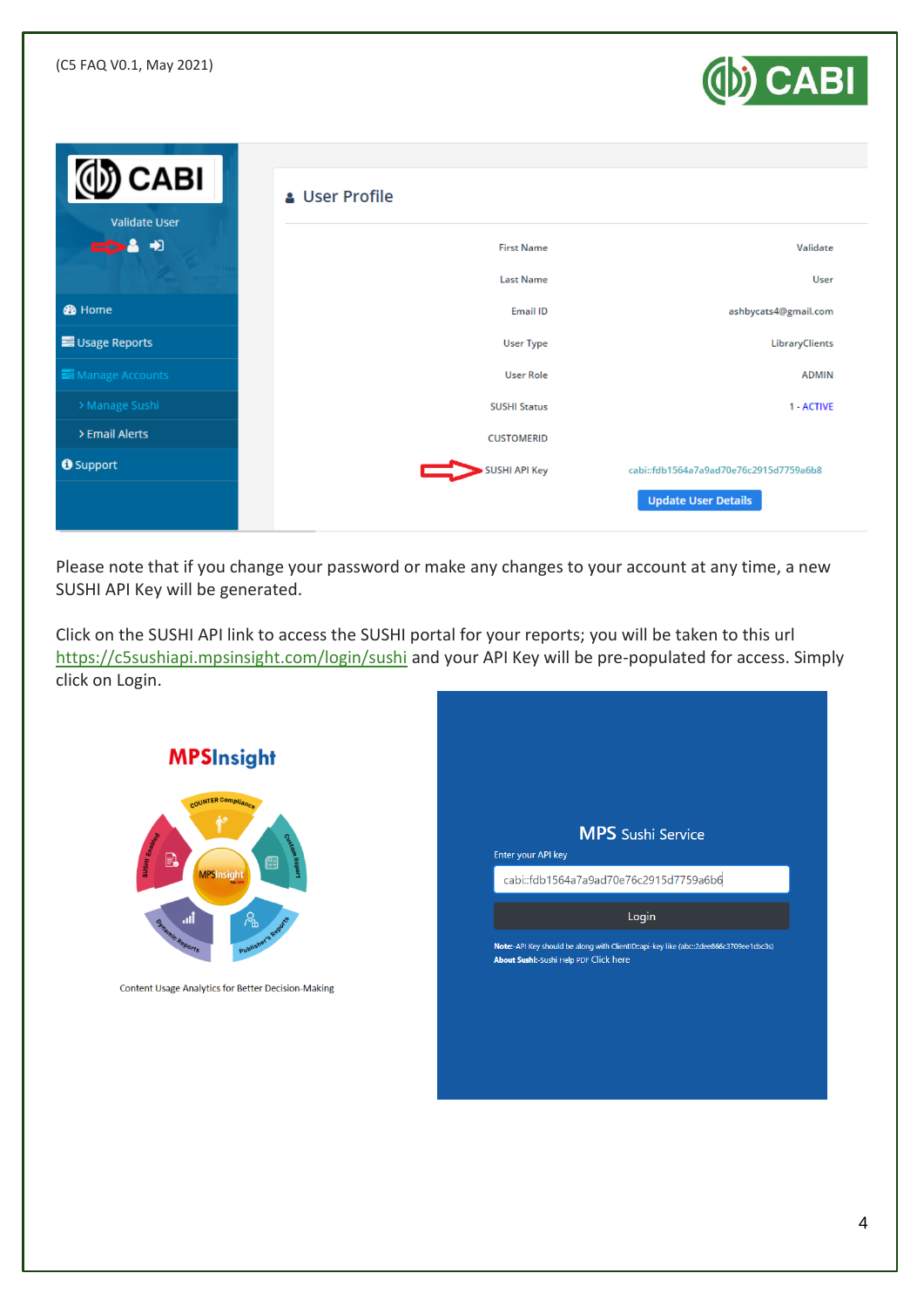

The MPS SUSI Service provides options that enable you to directly generate your JSON reports, or alternatively to formulate the final urls required for harvesting your JSON reports with any REST API Client Tools used for SUSHI harvesting.

Your individual API key is automatically populated on the screen. Simply fill in the other required fields by selecting from the various drop-down options. The Customer ID for any institution you are able to administer will appear listed in the customer ID dropdown. You need to select it and similarly to select the report you wish to generate and to populate the date options. As noted earlier, our COUNTER 5 reports are available beginning January 2021.

| API-Key<br>cabi::fdb1564a7a9ad70e76c2915d7759a6b8 |                          | Publisher<br>CABI        | Select Customer Id*<br>1000752803 |  |
|---------------------------------------------------|--------------------------|--------------------------|-----------------------------------|--|
| Select Report *<br><b>DR</b>                      |                          | $\overline{\phantom{a}}$ |                                   |  |
| FromDate<br>04/2021                               | ToDate<br>ö<br>05/2021   | $\Box$                   |                                   |  |
| Add Selected Columns in Report                    |                          |                          |                                   |  |
| Apply Selected Filter in Report                   |                          |                          |                                   |  |
| Data_Type                                         | $\overline{\phantom{a}}$ | Metric_Type              |                                   |  |
|                                                   | $\overline{\phantom{a}}$ | Access_Type *            | <b>YOP</b>                        |  |
| Access_Method                                     |                          |                          |                                   |  |

Click "View URL" to obtain the final url for harvesting the requested report.

In case needed this is our SUSHI Service URL[: https://c5sushi.mpsinsight.com/c5sushi/services/](https://c5sushi.mpsinsight.com/c5sushi/services/)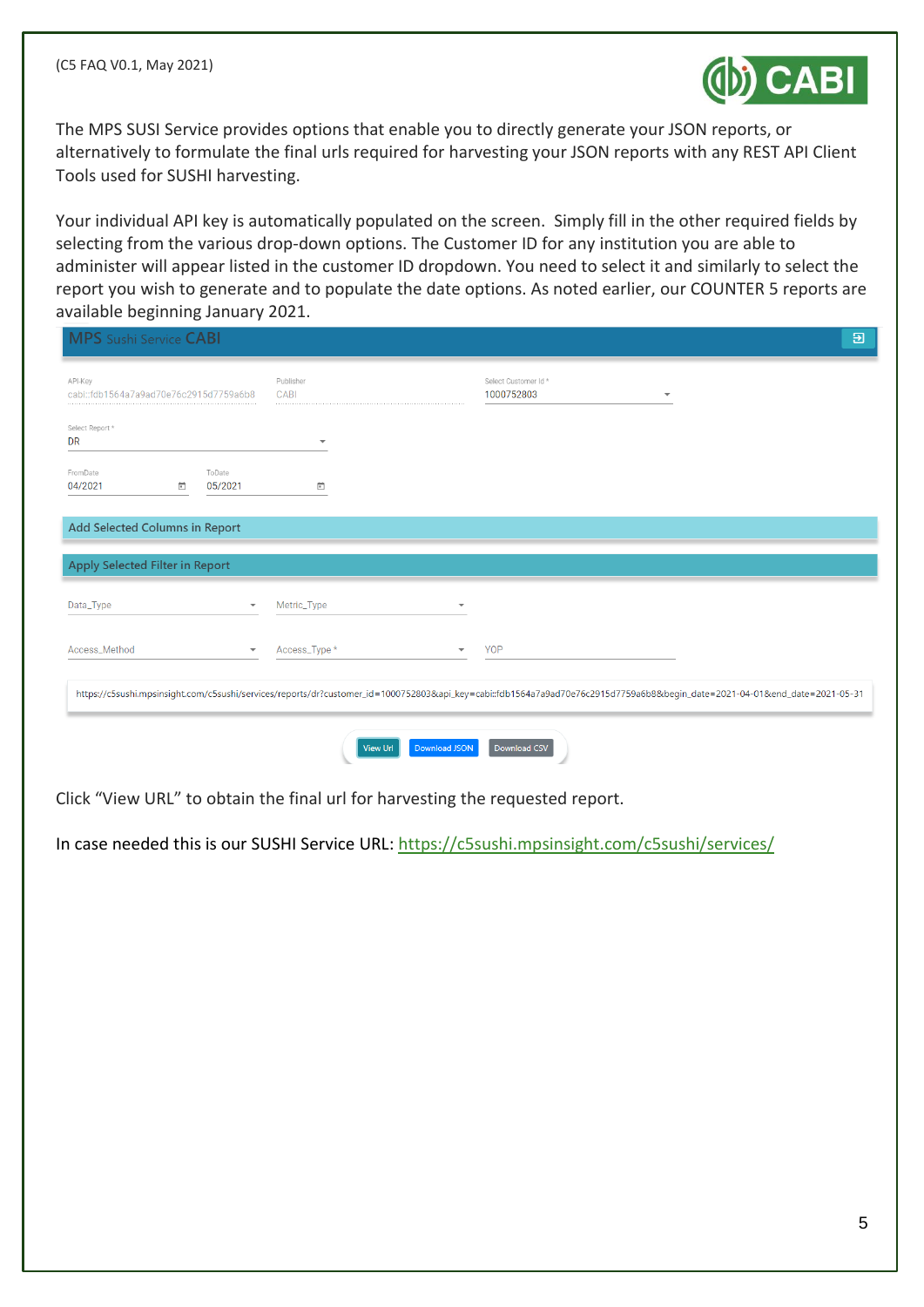

### **Specific points of note about CABI's COUNTER 5 reports:**

There are two platforms which deliver CABI's products, CAB Direct <https://www.cabdirect.org/> and CABI Platform<https://www.cabi.org/>

CABI's online databases, like CAB Abstracts or Global Health and over 30 other titles, are hosted only on CAB Direct and usage for these products is reported against the CAB Direct platform in our COUNTER 5 reports.

CABI's online websites, like the Compendia and VetMed Resource are hosted at <https://www.cabi.org/> but access to the database element is also available via CAB Direct for some of the more advanced search features. Use for these products may occur from both platforms, so usage may be reported both against CABI Platform as well as against the CAB Direct platform, as is the case for our COUNTER 4 reports.

*Table 1* appended at the end of this document details where content is accessed and the platform against which usage may be recorded in our reports.

#### **Historic data:**

Some of our products include historic data that uses non-standard bibliographic descriptors instead of standard identifiers such as ISSNs or ISBNs. Our CABI Compendia are a key case. These are serial publications but only commenced using an ISSN when reporting usage from May 2021. Prior to this date and for our COUNTER 4 reports a proprietary, but self-explanatory identification system has been used, such as CABI-CROP for our Crop Protection Compendium. So you will see this mixed system of identification for our Compendia across the new reports up until May 2021 and for our COUNTER 4 usage reports. After May 2021 ISSNs are used to identify our Compendia.

#### **FAQs for our COUNTER 4 Reports may be found here:**

<https://www.cabi.org/products-and-services/information-for-librarians/>

**For any questions about our usage reports please email [support@cabi.org](mailto:support@cabi.org)**